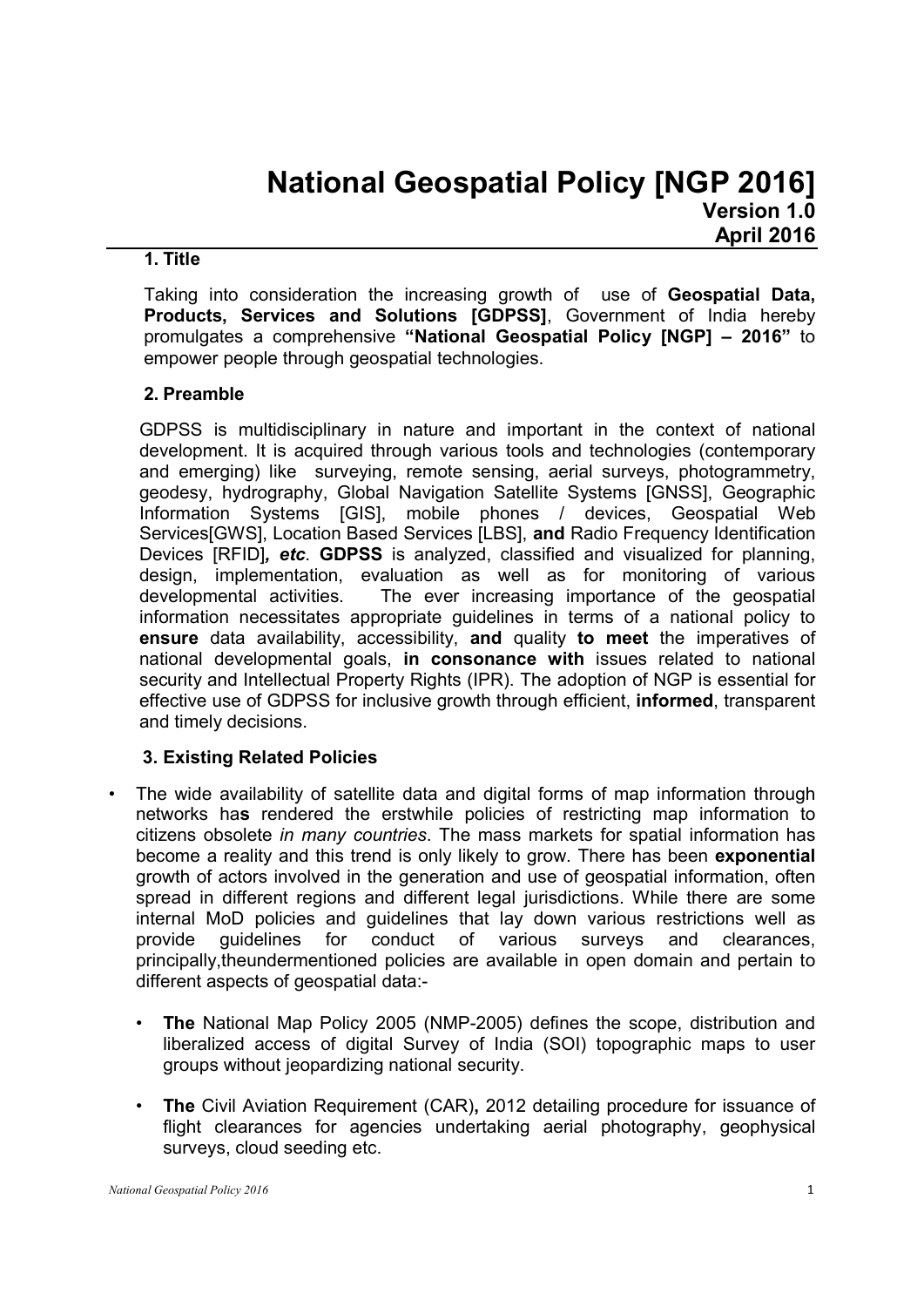- The Remote Sensing Data Policy (RSDP 2001 and 2011) defining the distribution process of satellite images to different category of users.
- The National Data Sharing and Accessibility Policy-2012 (NDSAP-2012) providing an enabling provision and platform for proactive and open access to the data generated through public funds available with various departments / organizations of Government of India.

## 1.4 Principles

- Geospatial data of any resolution being disseminated through agencies and service providers, both internationally and nationally be treated as unclassified and made available and accessible by Indian Mapping and imaging agencies.
- Geospatial data and information be made available in both human readable and machine readable form over web and mobile platforms in an obligatory and time bound output oriented manner, without compromising national security.
- Enable promotion, adoption and implementation of emerging / state of the art technologies for data acquisition, product generation, solutions and services based on geospatial data.
- A very high resolution and highly accurate framework to function as a national geospatial standard for all geo-referencing activity through periodically updated National Geospatial Frame [NGF] and National Image Frame [NIF] by ensuring open standards based seamless interoperable geospatial data.. This would facilitate exchange of geospatial data amongst geospatial data stakeholders for implementation of policies, standards and technology
- A level playing field for both government and private sectors for ease of business and proactively engaging them in various spheres of geospatial domain.
- Availability of all geospatial data collected through public funded mechanism to all users, and to government agencies at no cost.

# 1.5 Objectives and Applicability

### 1.5.1 Objectives

The objective of the policy is to empower people through GDPSS. This would involve creation, management, access, sharing and dissemination of quality assured products, services and solutions through standards to enable government, academic, private organizations and NGOs more effective economic and social benefits.

### 1.5.2 Applicability

The Policy covers all products, solutions, and services using geospatial data in supersession of the above policies to the extent stated in this policy.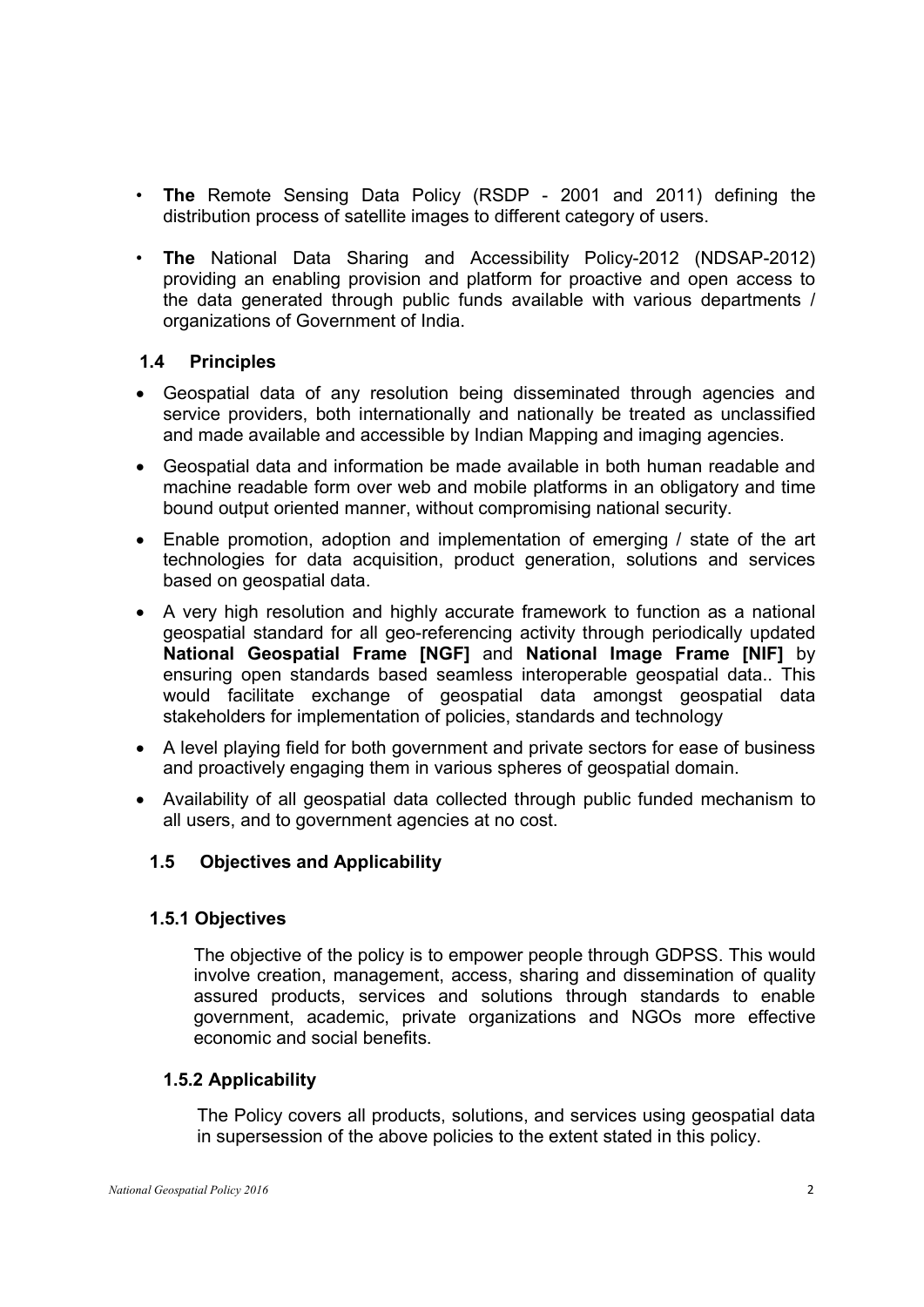The policy is applicable to geospatial data based products, solutions and services offered by governments, private organizations, NGOs and individuals.

# 1.6 Access of geospatial data

All geospatial data generating agencies will classify the geo-spatial data, products, solutions and services into restricted, unrestricted and open based on features and not on geographies .

### a. Open Access

Access to GDPSS be easy, timely, user-friendly and web / mobile platforms based without any process of registration / authorization.

### b. Registered Access

GDPSS which are accessible only through a prescribed process of registration / authorization will be available through defined procedures. The users be required to register through the web / mobile. Requisite fee, if any needs to be paid through the payment gateway.

Two types of access is proposed under the registered access

- Automatic registered access
- Authorized registered access

*b.1 Automatic registered access:-*Under this a user needs to fill in the details of registration and an automatic user id / password is generated for use. In this no authorization is given but the id is generated automatically.

*b.2 Authorized registered access:-*Under this class the registration is done after duly verifying the details submitted by the user. This could be for a limited period or for select datasets as required.

### c. Restricted Access

GDPSS classified as restricted, will be accessible only through and under specific authorization.

All Government Departments to catalogue, maintain and update the geospatial data in a phased manner to facilitate easy and uninterrupted access of such data.

### 1.7 Standards and Quality

All GDPSS should conform to national and international standards such as BIS, [LITD22], NSDI, ISO and OGC. Facilitation for certification of Quality and Accuracy of GDPSS be done through an independent agency [National Geospatial Accreditation Bureau]for accreditation and quality assurance.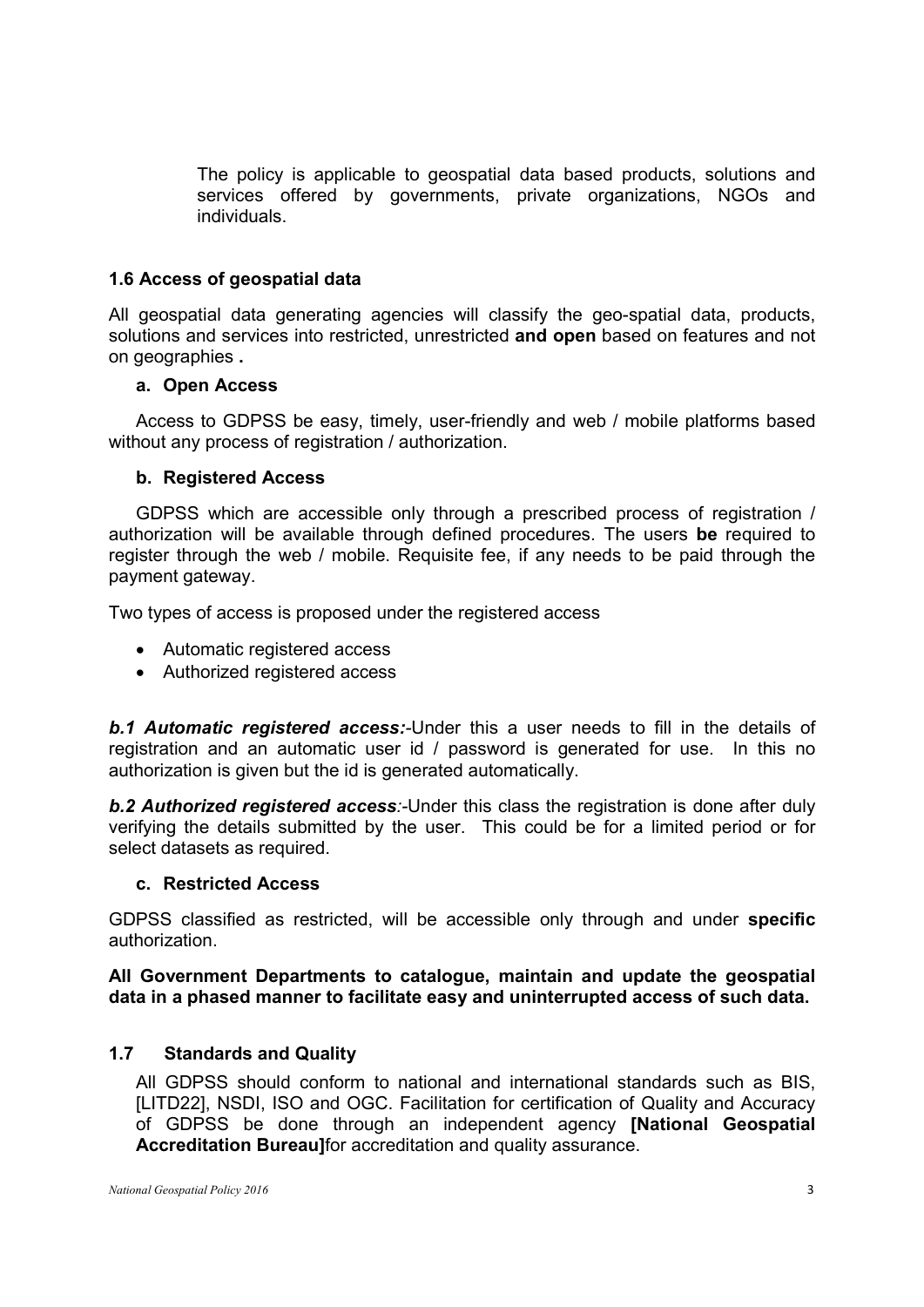# 1.8 Implementation Guidelines

- GDPSS should be provided in the standard formats that are needed by the user.
- All clearances / permits, as necessary, for data acquisition and dissemination be through a single window, online portal. These clearances be provided within a time span of 30 days of filing the online request. Otherwise, the clearance is deemed to have been issued.
- As classification is to be done based on features, existing area restrictions will cease for all resolutions (scales). Printed maps will have features obliterated, if classified.
- Cyber security is to be ensured through appropriate methods, including use of Digital Watermarks for authentication of GDPSS.
- Satellite / aerial images of resolution other than those currently made available on websites can only be classified for restricted access.
- For GDPSS, there shall not be any restriction on data acquisition, value addition and dissemination for any of the geographical areas outside the country.
- NGF and NIF will be made available expeditiously through India Geoportal as the foundation data for all geospatial activities to facilitate convergence, commonality and interoperability.
- Ground based data collection for surveying, mapping and attributes be permitted as per the guidelines to be made available. Technologically, a Continuously Operated Reference Stations network (CORS) be available with access control based on accuracy as specified in Para 1.6 above.
- International commitments and treaties be taken into consideration while classification of GDPSS and access guidelines are issued.
- NGP detailed implementation guidelines will include the do's and don'ts, technical details (like datum, projections etc) and good practices for GDPSS including issues related to national security.
- Role of private sector in all spheres of geospatial domain is recognised and be utilized. This would be facilitated by guidelines and templates for partnership with geospatial industry.
- To strengthen the research and capacity building in geospatial technology in private sectors, NGP will ensure their active participation in application development.
- Mechanisms to be put in place to evaluate / audit GDPSS creation, consumption and distribution. A framework to be put in place to assess the data collection versus its utilization towards government program and socioeconomic development.
- A programme be launched to encourage innovation and start ups looking into geo value chain for development of apps.
- NGP encourages technology independent solutions for inclusive development.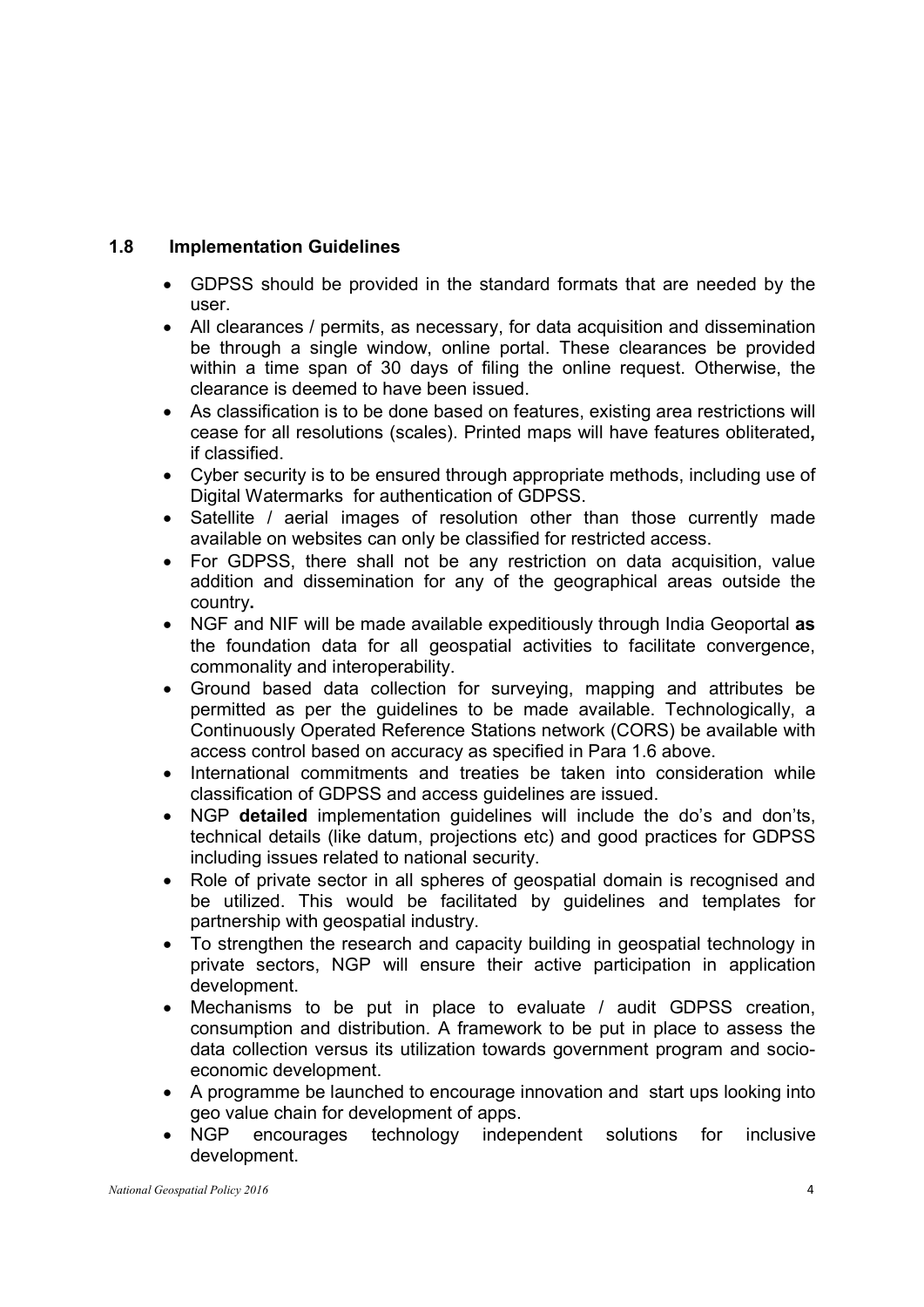- Data duplication and data deluge be avoided and mechanisms for data discovery through Metadata and Catalogue services be made available.
- Revenue generated through data taxation (geospatial cess), licensing etc be ploughed back into geospatial activities.
- GDPSS will be inclusive of all emerging and contemporary technologies such as UAVs, LIDAR, Mobile Mapping, Terrestrial LIDAR, GPR, crowd sourcing and geospatial cloud, etc.
- $\bullet$

### 1.9 Implementation Committees

### a. Steering Committee

To enable coordination between various Government departments / agencies and to promote and coordinate access to and sharing of GDPSS the Steering Committee (SC) is to be constitutedwith following members:

- Chaired by a former Secretary level officer of Government of India (GOI)
- Representative of NSCS
- Four Technical experts to be members of the committee
- One officer of the level Joint Secretary in GOI as Member Secretary

#### b. Implementation Committee

To develop and design collection, access, management, sharing and effective utilization of GDPSS a Committee to oversee the implementation mechanism is to be constituted as under:

- Co-Chaired by Secretary DST and DOS
- Four independent technical experts
- Member Secretary from DST Head NSDI

### c. Oversight Committee

An oversight committee be constituted under the chair of Deputy NSA for providing strategic vision as well as security aspects related to geospatial domain including inter-ministerial / departmental coordination and convergence.

## 1.10 Pricing of Shared Geospatial Data

Government institutions / agencies are mandated to make geospatial data available to all other government institutions / agencies at no cost. For others pricing of data will be decided by the respective data owners in a rational manner. All Departments to form a Data Dissemination Cell (DDC) for sharing and publishing of geospatial data on their web portal.

### 1.11. Capacity building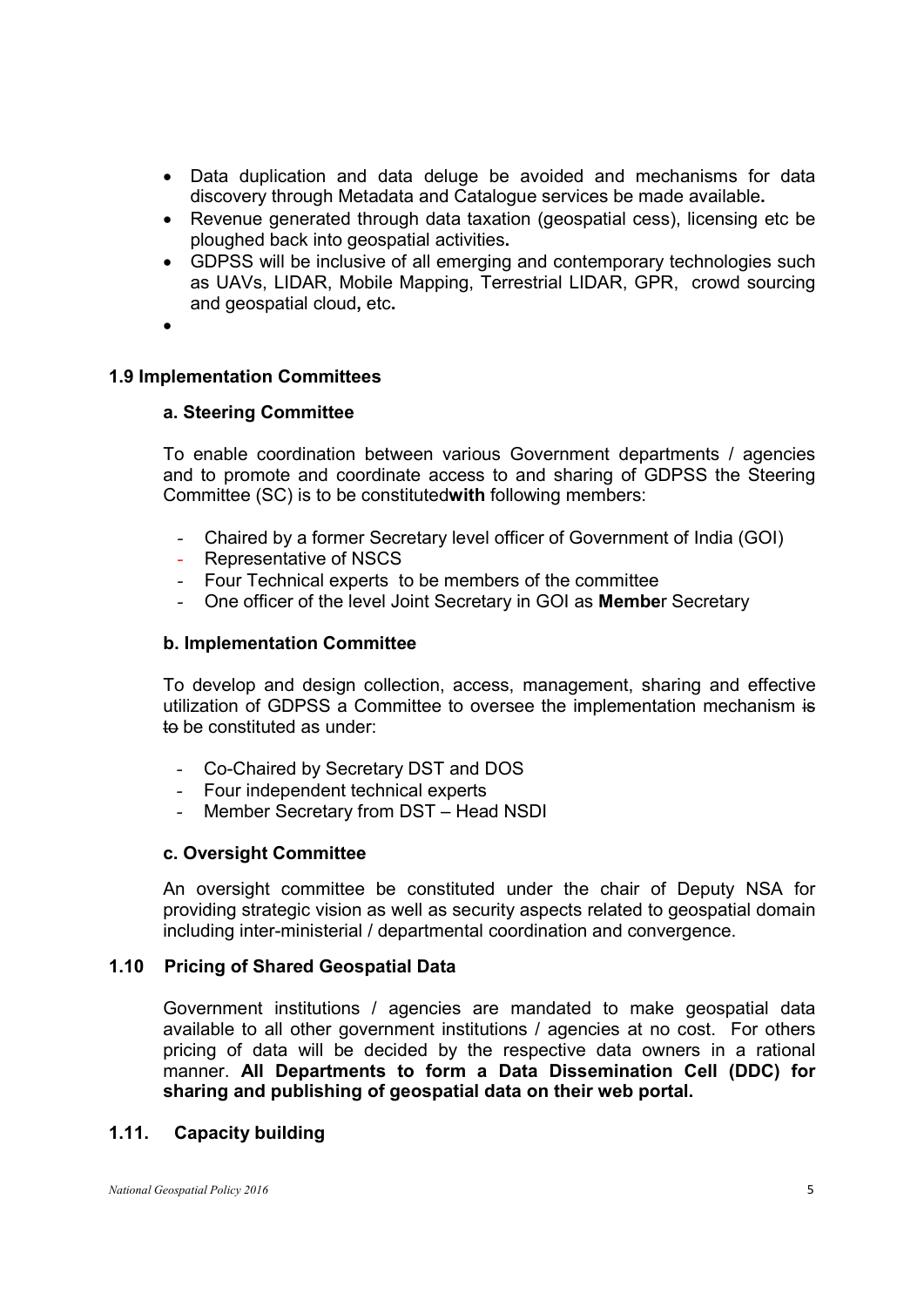A National Geospatial University be created to strengthen research, education and training in the domain of GDPSS. The geospatial industry would need to play an active role in this endeavor alongwith the government .

### 1.12 Legal Aspects

All the Geospatial data generating agencies / departments will adhere to the provisions available under the policies i.e. (i) IPR / Copyright and neighboring rights, (ii) Data Protection, (iii) Confidentiality/ Data privacy, (iv) Competition Law, (v) Licensing, (vi) Consumer protection / fitness for purpose, (vii) Product and services liability, (viii) Censorship and other information content related issues, (ix) Health and safety legislation, and (x) Patent law to be covered under various Acts such as IT Act, RTI, National Cyber Security Policy etc.

## 1.13 Partnerships with Industries

Formation of a public-private partnership mechanism to harness industry and government participation to enable utilization of expertise and resources available outside the government for realization of national objectives of inclusive growth and development.

### 1.14 Budget provision

All government department must use GIS technologies for better decision making and efficient project management. Towards this a GIS cell must be created with adequate infrastructure and trained technical staff. Data requirements where necessary for initial seeding could be provided by DST to facilitate the creation. A Geospatial Advisory Cell would be created by DST to facilitate this process. For effective and efficient implementation of this Policy a separate budget provision be made in each department / ministry to ensure effective utilization of GDPSS. Exclusive budget provisions be made in the nodal ministry for online clearance / permit mechanisms.

### 1.15 Definitions

- **BIS:** Bureau of Indian Standards (BIS) is the national Standards Body of India working under the aegis of Ministry of Consumer Affairs, Food & Public Distribution, GoI
- CORS: The National Geodetic Survey (NGS), National Ocean Service of NOAA, manages a network of Continuously Operating Reference Stations (CORS) that provide GNSS data consisting of carrier phase and code range measurements in support of three dimensional positioning, meteorology, space weather, and geophysical applications. The CORS network is a multi-purpose cooperative endeavor involving government, academic, and private organizations.
- Geospatial Analysis: is an approach to applying statistical analysis and other analytic techniques to data which has a geographical or geospatial aspect. Such analysis employs software capable of rendering maps processing spatial data, and applying analytical methods to terrestrial or geographic datasets, including the use of GIS. It includes both Surface analysis, Network analysis and geo visualization.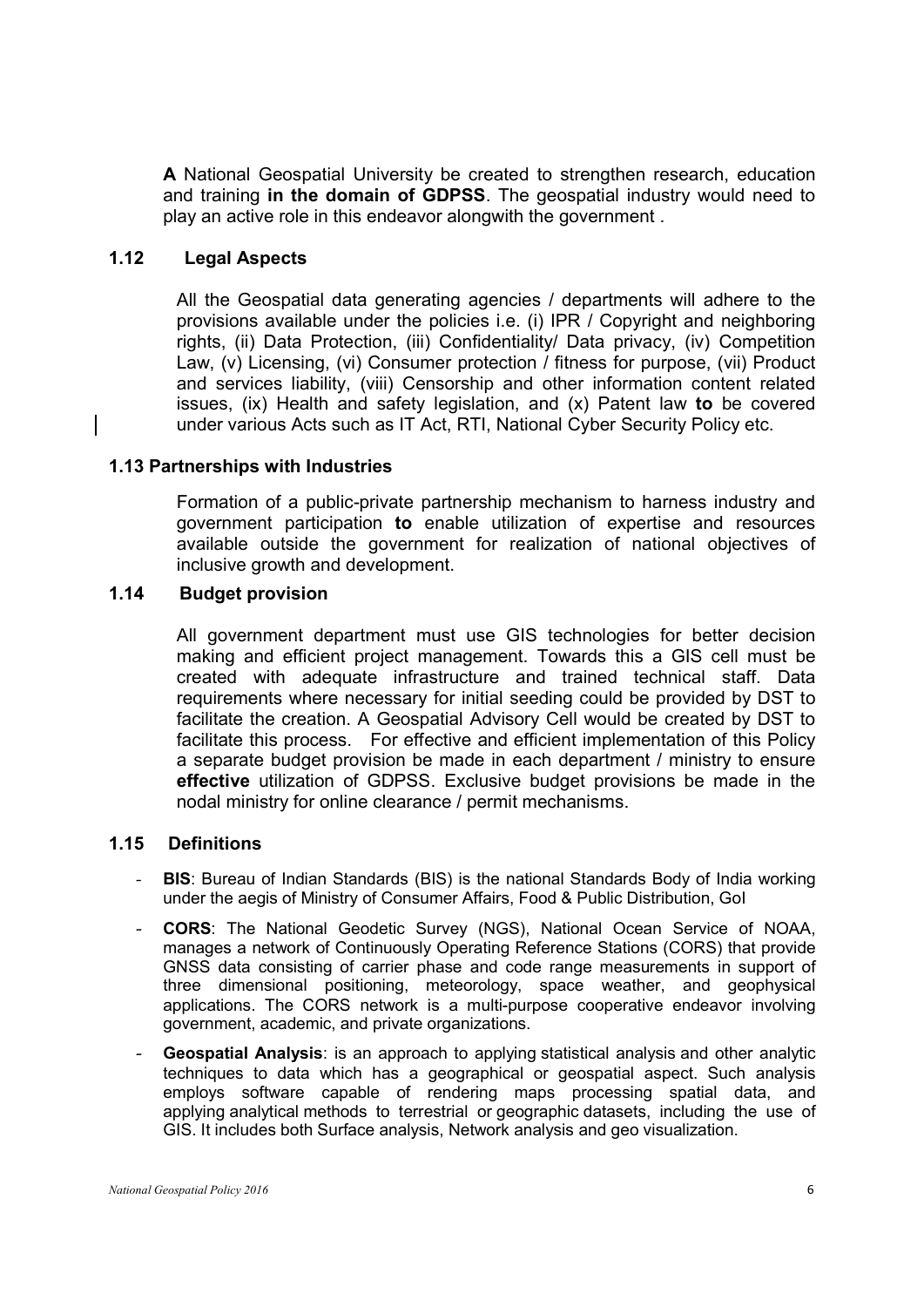- GDPSS: Geospatial Data, Products, Solutions and Services It includes all physical parameters all features on,above or below the surface of earth,
- Geographic Information System (GIS): is a set of multi-disciplinary technologies system designed to capture, store, manipulate, analyze, manage, and present all types of spatial or geographical data. GIS applications are tools that allow users to create interactive queries (user-created searches), analyze spatial information, edit data in maps, and present the results of all these operations.
- Geospatial Data / Spatial data: is used to indicate that data that has a geographic component to it. This means that the records in a dataset have locational information tied to them such as geographic data in the form of coordinates.
- Geospatial technology: is the technology used to acquire, manipulate, and store geographic information. GIS is one form of geospatial technology.
- GNSS: Global Navigation Satellite System, and is the standard generic term for satellite navigation systems that provide autonomous geo-spatial positioning with global coverage. This term includes e.g. the GPS, GLONASS, Galileo, Beidou and other regional systems
- **GWS:** Geospatial Web Services permits users to dynamically access, exchange, deliver, and process geospatial data and products on the World Wide Web, irrespective of platform or protocols used
- ISO: An organization, which sets standards in many businesses and technologies, including computing and communications.
- LBS: Location Based Services are a general class of computer program-level services that use location data to control features. As such LBS is an information service and is critical to many businesses as well as government organizations to drive real insight from data tied to a specific location where activities take place.
- LIDAR: is a surveying technology that measures distance by illuminating a target with a laser light. Lidar stands for Light Detection And Ranging, Lidar technology is used to make high-resolution maps, with applications in geodesy, geomatics, archaeology, geography, geology, geomorphology, seismology, forestry, atmospheric physics etc.
- **Meta data:** It is data about data and includes information about the quality, content, condition, and other characteristics of data.
- $NGF -$  National Geospatial Frame: refers to a frame depicting background reference information or features such as roads, rivers, railway lines, landforms, landmarks, names and administrative boundaries, onto which other thematic information is placed. The NGF is essentially meant for geo-referencing and it shall include a geodetic control network as part of its structure suitable for mapping on scale 1:10,000. The NGF is a frame to which GIS data layers are registered and rescaled.
- $NIF National Image Frame:$  refers to a frame model for images on the lines of coverages. It deals with a schema for image geometry, image products and image time series, integration of Earth imagery with geographic information system (GIS) technology. It is concerned with Earth imaging information technologies as OGC Web Mapping/Feature Service (WMS, WFS), KML Standards. Periodically updated NIF co registered with NGF enables overlay of NGF and NIF. This would need to be in best possible resolution with best possible accuracy that technology can offer from time to time.
- NSDI: National Spatial Data Infrastructure